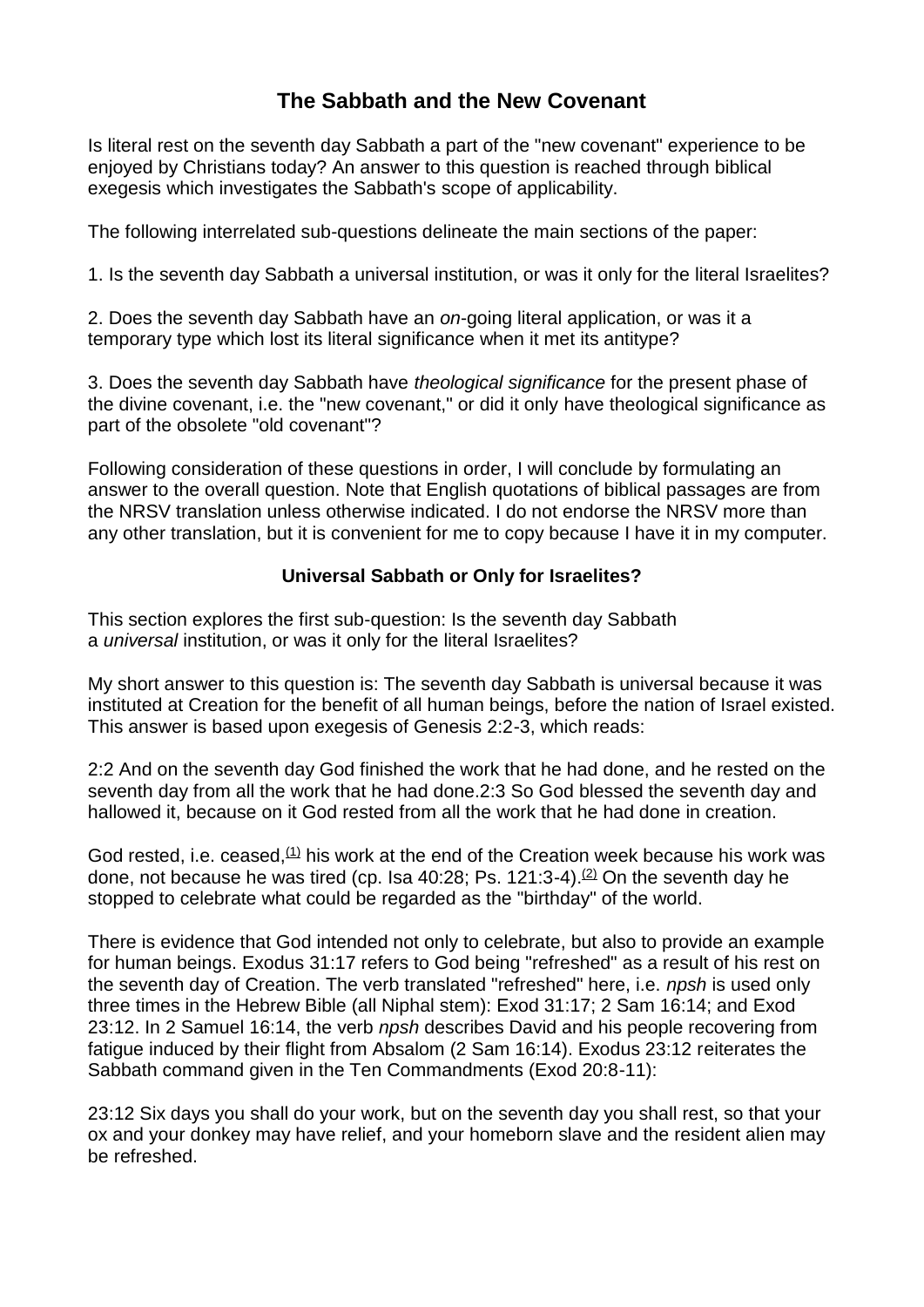In this context, rest (verb *nwh*) on the seventh day Sabbath clearly relieves the fatigue of human beings and animals (cp. Deut 5:14) and refreshes (verb *npsh*) them. Now the question arises: If the verb *npsh* describes relief from fatigue in Exodus 23:12 and 2 Samuel 16:14, why does Exodus 31:17 use the same word with reference to God being "refreshed"? The answer lies in the purpose of Exodus 31:12-17, which is to have God's people follow his example by resting on the seventh day of the week (Cassuto: 1967: 245,404; Sailhamer 1992: 309). Even though God did not need rest from fatigue, the Bible here speaks of him anthropomorphically $(3)$  as receiving some kind of refreshing benefit (Sarna 1991: 202) in order to show people how to rest on the seventh day, as a result of which *they would* gain relief from fatigue (Exod 23:12).

Lest it should seem strange that God would do something as an example for human beings, consider two similar cases:

1. In the Israelite ritual system, the blood of a sacrificial animal was drained out and applied to the outside or horns of the altar in the courtyard (see e.g. Lev 1:5; 4:25) or to the area of the outer sanctum and the horns of the incense altar (Lev 4:6,7) with the remainder disposed of by pouring it out at the base of the outer altar (Lev 4:7). The blood did not go up to God in smoke along with the meat as a "pleasing aroma" (see e.g. Lev 1:9). Why not? Because the meat constituted a "food gift" to God (cp. Num  $28:2\frac{(4)}{4}$  $28:2\frac{(4)}{4}$  $28:2\frac{(4)}{4}$  and God had commanded the Israelites not to eat meat without draining out the blood because the blood represents the life (Lev 17:10-12; cp. Gen 9:4). By not eating blood with their meat, the Israelites acknowledged that they did not have ultimate control over life. But God did have such control. So why didn't he show it by accepting blood with his meat? Apparently because he wanted to be an example to his people, thereby practicing what he preached.

2. Jesus asked John the Baptist to baptize him, but John recognized that Jesus did not need baptism (Matt 3:13-14). Baptism symbolizes purification from sin (Rom 6:1-5), but Jesus was sinless (Heb 4:15). Nevertheless, Jesus insisted that John baptize him, saying to him:

"Let it be so now; for it is proper for us in this way to fulfill all righteousness" (Matt 3:15).

So Jesus went through the motions of baptism because it is part of a righteous human life, even though the righteousness which he already possessed transcended the fallen state and did not require baptism.

Thus far, we have found that God's rest served as an example for human Sabbath observance. But did this example begin to operate thousands of years after Creation, or did God intend for human beings to follow his example from the beginning? Jesus succinctly answered the question by declaring that "the Sabbath was made for humankind . . ." (Mk 2:27). He viewed the original purpose of the Sabbath as providing benefit to human beings. This means that when God rested on the seventh day of Creation, he did not simply intend to benefit himself.

It is true that there is nothing in the text of Genesis 2 which explicitly tells us that the Sabbath was made for human beings as Jesus later declared. Nor does Genesis state that the Sabbath is to be an on-going, cyclical event, occurring on each seventh day. However, Genesis did not need to explicitly state these things because the context makes them clear. Consider the following contextual factors: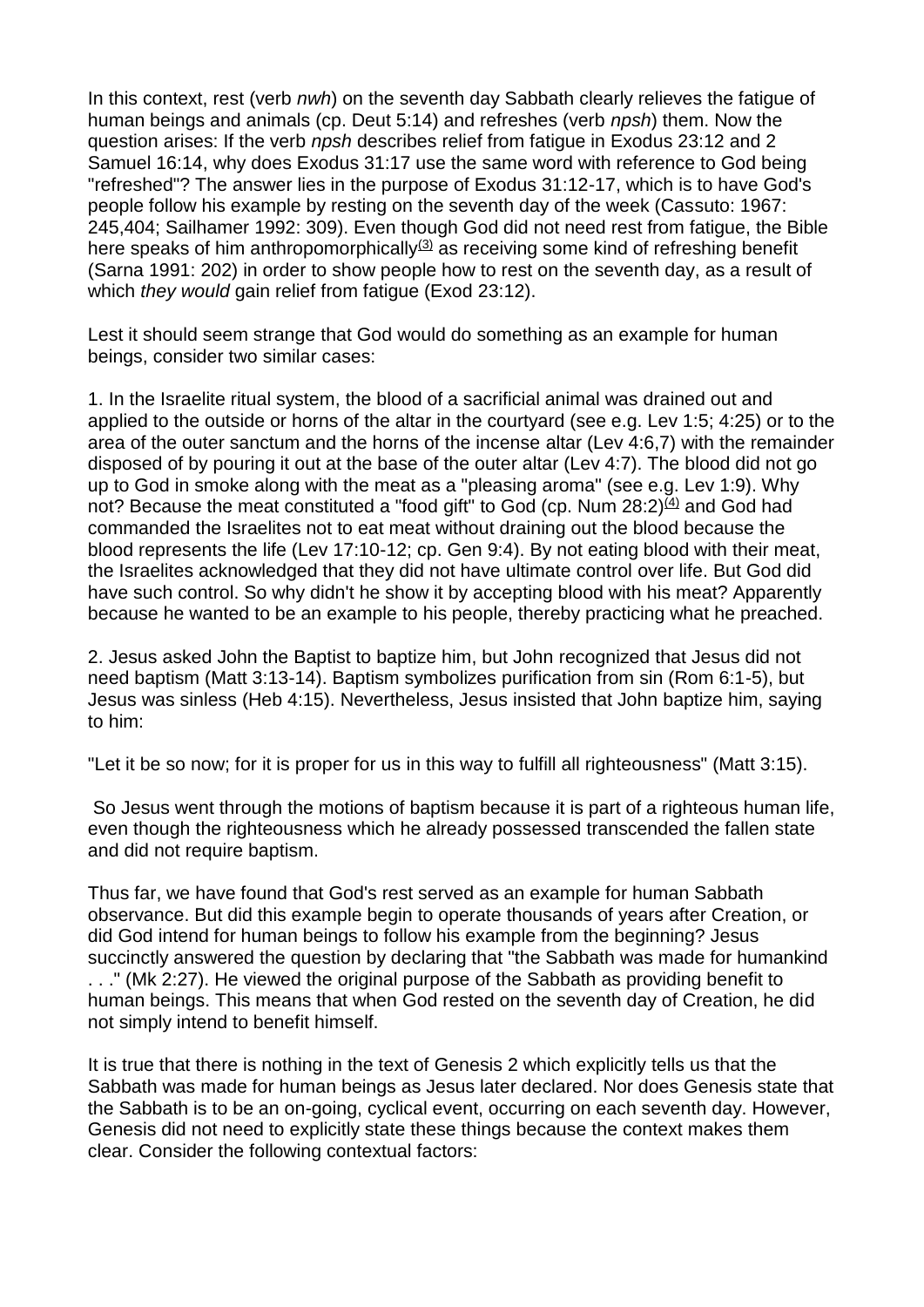1. According to Genesis 2:3, God blessed the seventh day and made it holy (Gen 2:3). Thus, God must have endowed this day with a special relationship to himself, who alone is intrinsically holy (1 Sam. 2:2). But how can a day be holy? A day is a unit of time, which is not a material substance, so it cannot be made holy by application of a holy substance, such as anointing oil (Lev 8:10-12). It must be consecrated *in relation to* beings who are affected by it. The only way for intelligent beings to make/treat time as holy is by altering their behavior. Thus, God altered his behavior on the seventh day of Creation, the archetype of the weekly Sabbath (cp. Hasel 1982: 23), and proclaimed the day holy. Skinner points out regarding the Sabbath in Genesis 2:1-3:

. . . it is not an institution which exists or ceases with its observance by man; the divine rest is a fact as much as the divine working, and so the sanctity of the day is a fact whether man secures the benefit or not (1930: 35).

But what sense would it make to say that God *blessed* the day if he intended this unit of holy time to benefit only himself? Elsewhere in the Creation story, God's blessings were outgoing, for the benefit of his creatures (Gen 1:22,28). So could we imagine that on the seventh day God rested and admired his handiwork while man toiled in the garden (cp. Gen 2:15)? The blessing must be for created beings living in the world where the seventh day operated (see Skinner 1930: 35). In order to receive the blessing, these beings would consecrate the day as God did, by altering their behavior (see Doukhan 1991: 156). The blessing results from activity which acknowledges the consecration. As Skinner put it:

. . . the Sabbath is a constant source of well-being to the man who recognizes its true nature and purpose (1930: 38).

2. God made human beings in his image (Gen 1:26-27) and commissioned them to continue the work of creation by being fruitful and multiplying (vs. 28). He also gave them the work of having dominion/responsibility over the earth (verses. 26-28; 2:15). If human beings are made in God's image and are to *emulate God* by working on their level as God worked on his (cp. Lev 19:2), it would stand to reason that they should also emulate God by resting from their work as God rested from his (cp. Sailhamer 1992: 96-97).

3. On each of the first six days of creation, God did something which had *on-going* results for our world. Thus, we expect that what he did on the seventh day would also have earthly on-going results.

4. God set up cyclical time even before man was created (Gen 1:3-5, 14-18). According to Genesis 1:14, God made heavenly luminaries, chiefly the sun and moon (vs. 16), to mark earthly time as "signs," "seasons," i.e. appointed times, days and years. So when Genesis 2:3 says that God blessed and hallowed the seventh day, this blessing and consecration could be on-going in a *cyclical* sense, applying to each subsequent seventh day. In fact, the seventh day Sabbath provides a plausible explanation for the origin of the week, which is not defined by the movement of heavenly bodies (cp. Cassuto 1967:  $244$ ).<sup>[\(5\)](http://www.sdanet.org/atissue/covenants/ganecov.htm#N_5_)</sup>

The Creation story does not contain a command for human beings to observe the Sabbath. But neither does it contain commands to abstain from idolatry, adultery, murder, or any of the other Ten Commandments (cp. Exod 20). In Genesis 1-2, God was concerned with setting up the ideal order of relationships rather than commanding protection of existing relationships. For human beings, he instituted the Sabbath, marriage, and work (Robertson 1980: 68-81). These three institutions embody principles which were later expressed in the Ten Commandments (cp. Exod 20:3-17).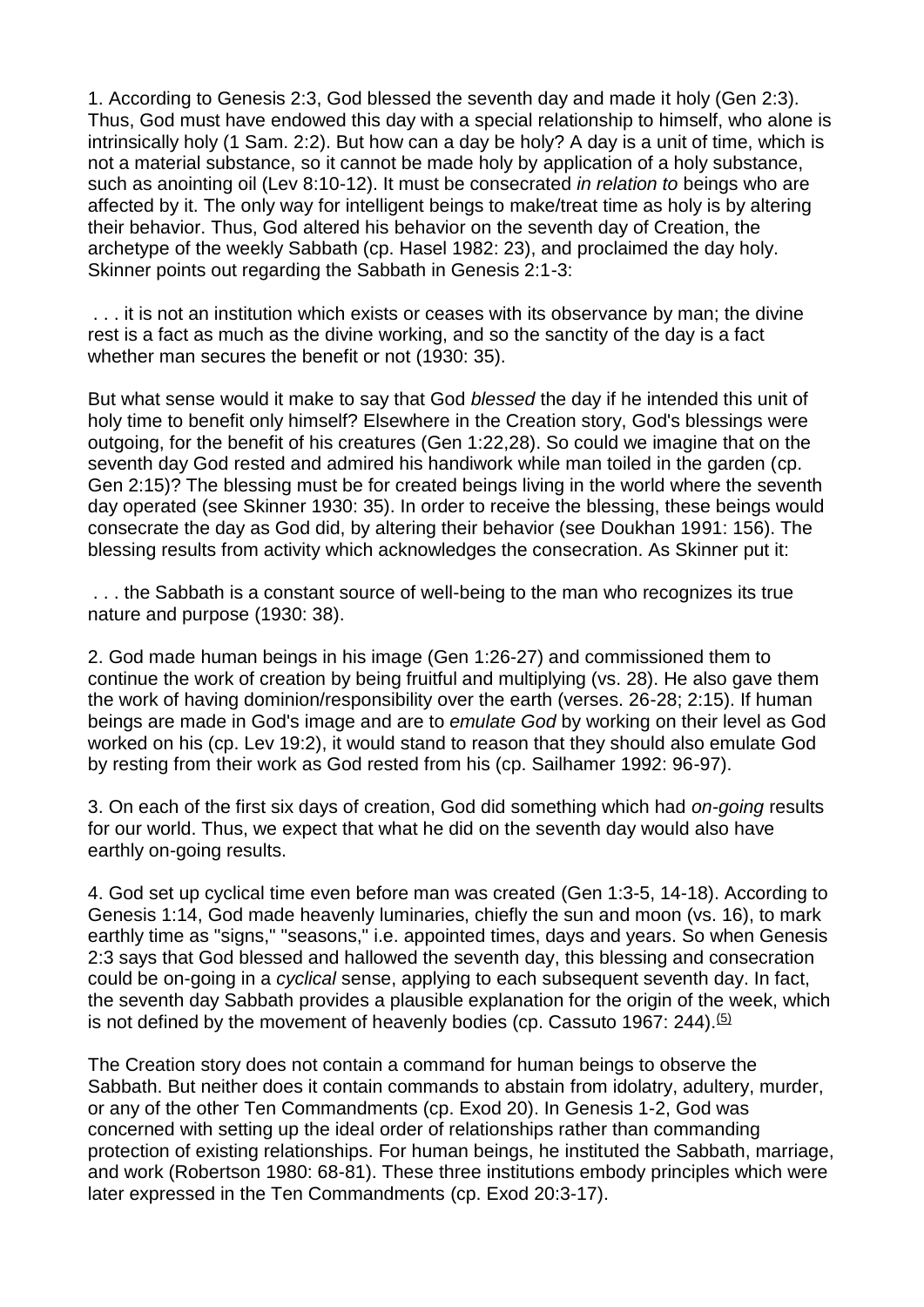According to Genesis 3, when Adam and Eve showed disrespect for God's lordship by eating the fruit of a forbidden tree (Gen 3:6), their marriage and work suffered as a result of the Curse of sin (Gen 3:16-19). But there is an important omission in Genesis 3: the Sabbath is not affected by any curse resulting from the Fall. Unlike the other two Creation institutions, the Sabbath remains a little piece of Paradise. As such, its value is enhanced by the deterioration around it. Now that work is exhausting, ceasing from labor on the Sabbath provides needed rest. More importantly, now that human beings are cut off from direct access to God, they need a reminder of his lordship even more than they did before the Fall.

While the Fall made marriage and labor difficult and reduced their joy, it did not take away human responsibility with regard to any of the Creation institutions or the principles which they embody. When Cain murdered Abel, showing disrespect for the life which had been given by God through the marriage of Adam and Eve, God held him accountable (Gen 4:9- 15). Genesis does not say that the sixth commandment was formulated as such before Cain killed Abel, but Cain was a murderer anyway because he violated the order which God had set up. Just as we cannot say that the obligation to abstain from murder could not exist before the sixth of the Ten Commandments was given to Israel, so we cannot say that the Sabbath could not exist as a human responsibility before the fourth commandment was given.

It is true that the Pentateuchal narratives do not mention the seventh day as a day of ceasing from work between the time God rested on the seventh day of Creation (Gen 2:2- 3) and the time he commanded the Israelites to observe Sabbath in the wilderness on the way to Mt. Sinai (Exod 16:23-30). But neither do the early Pentateuchal narratives record the specific obligation to refrain from taking God's name in vain. This is stated in the third of the Ten Commandments (Exod 20:7) and illustrated in a later narrative (Lev 24:11- 16,23). The early silence does not constitute evidence that God did not expect people to do these things which were implied by the Creation order.

To summarize thus far, I have found the context of Genesis 2:2-3 to indicate that when God ceased/sabbathed on the seventh day of the Creation week, he did not abruptly stop setting up on-going life for human beings on planet Earth and start doing something *ad hoc* exclusively for himself. By his own example he created the Sabbath as the capstone and delineator of the on-going weekly cycle for human beings. He had created the world, vegetation, and non-human life by speaking. He had created human beings by forming dust, breathing his breath into nostrils, and using a rib (Gen 2:7,21-22). And then he created the blessed and holy Sabbath by "sabbathing" himself (cp. Hasel 1982: 22-26).

It is clear that God instituted the Sabbath for all human beings on Planet Earth because he instituted it in the beginning, long before Israel existed, along with basic elements of human life such as marriage and labor. The fact that the Sabbath shows up as one of the Ten Commandments which God gave to Israel at Sinai does not negate the universality of the Sabbath, but rather supports it because the other nine commandments are universal principles applicable beyond the boundaries of the literal Israelite nation (cp. e.g. Rom 7:7).

My interpretation of the Sabbath in Genesis 2 agrees with that of O. Palmer Robertson, a Presbyterian scholar, who wrote:

His blessing of this day had a significant effect on the world. Furthermore, the reference to God's blessing the day should not be interpreted as meaning that God blessed the day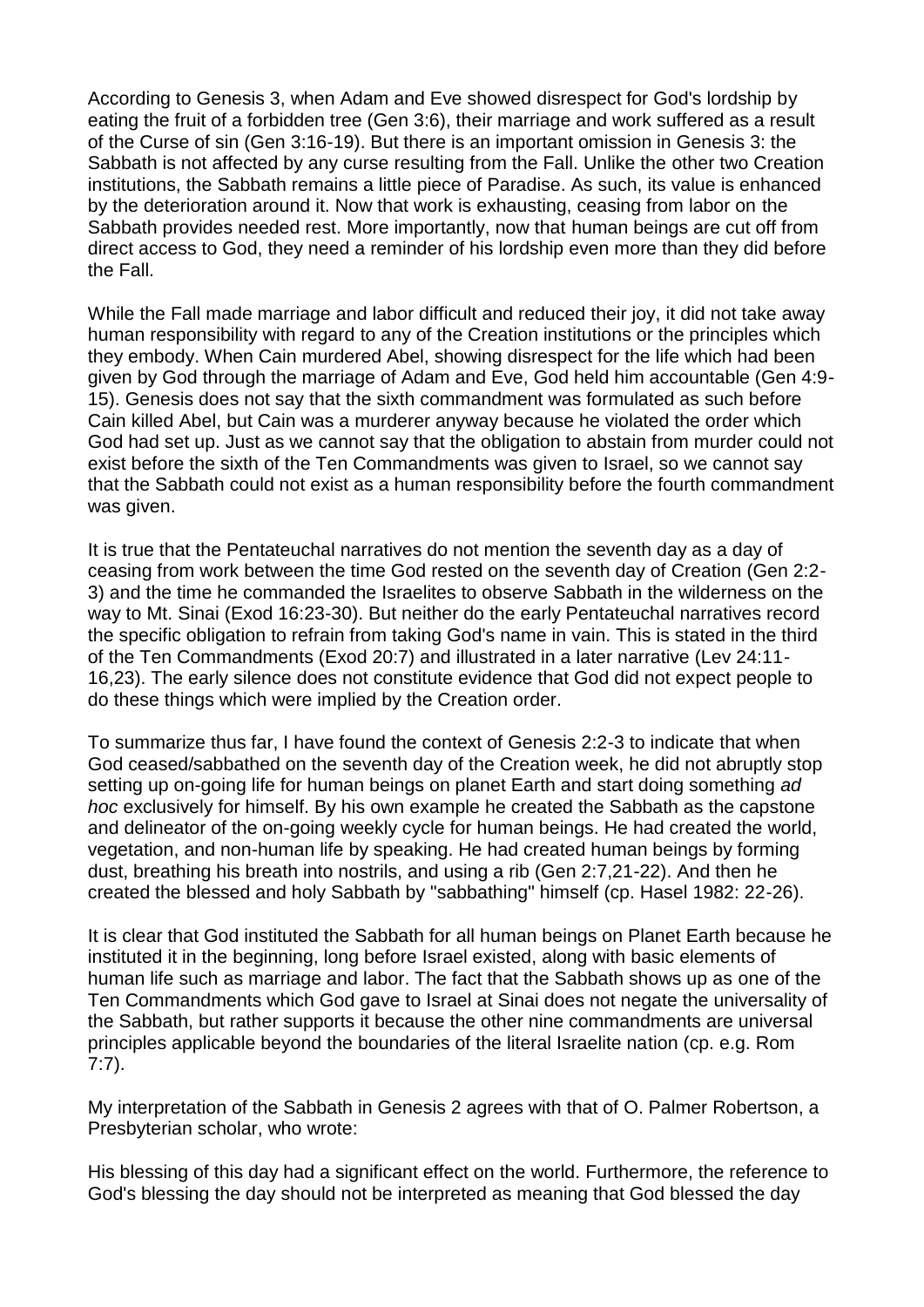with respect to himself. It was with respect to his creation, and with respect to man in particular that God blessed the Sabbath day. As Jesus indicated pointedly, "the Sabbath came into being (*egeneto*) for the sake of man (*dia ton anthropon*) (Mark 2:27). Because it was for the good of man and the whole of creation, God instituted the Sabbath.

Neither antinomianism nor dispensationalism may remove the obligation of the Christian today to observe the creation ordinance of the Sabbath. The absence of any explicit command concerning Sabbath observance prior to Moses does not relegate the Sabbath principle to temporary legislation of the law epoch. The creational character of God's Sabbath-blessing must be remembered. From the very beginning, God set a distinctive blessing on the Sabbath . . .

God blessed man through the Sabbath by delivering him from slavery to work . . . (Robertson 1980: 68-69).

God invested the Sabbath with additional significance when he reaffirmed it for the Israelite nation. In addition to its function as a reminder of Creation (Exod 20:11), the Sabbath became a reminder of God's deliverance of his people from Egypt (Deut 5:15). The latter event is thematically related to the former. God delivered his people from Egypt because they were his, by virtue of his creative power, which was displayed in the ten plagues on Egypt and in his miraculous protection and provision for the Israelites in the wilderness. Thus, God's deliverance was a manifestation of the on-going divine creative power which Daniel proclaimed to King Belshazzar: "the God in whose hand is your very breath, and to whom belong all your ways" (Dan 5:23).

Because of its importance, the Sabbath was honored in the worship system of the Israelites. This is to be expected. It would be surprising if the Sabbath were not honored in this way. Additional sacrifices were offered at the Israelite sanctuary/temple on the Sabbath (Num 28:9-10). The "bread of the presence" on the golden table inside the sacred Tent was changed every Sabbath "as a covenant forever" (Lev 24:8). This bread is the only offering at the sanctuary which is referred to in this way as an eternal covenant. It is no accident that it was renewed every Sabbath. The only other reference to an "eternal covenant" between God and the Israelites as a whole during the wilderness period is in Exodus 31:16-17, where the Sabbath, the memorial of Creation, is called an eternal covenant. Thus, the "bread of the presence" offering, consisting of twelve loaves plus frankincense, was placed upon the golden table every Sabbath to acknowledge the dependence of the twelve tribes of Israel upon God as their resident Creator-Provider (Gane 1992).

The fact that the Sabbath was an important part of Israelite worship does not mean that it is only for the Israelites. It is true that the earthly sanctuary/temple and its rituals have given way to Christ's glorious heavenly ministry (Heb 7-10). It is also true that for most Christians, the Sabbath does not represent the redemption of their literal ancestors from Egypt. But the honored place of the Sabbath in the worship system of Israel at a particular phase of the divine covenant does not wipe out its significance for people living at other times and places.

# **On-Going Sabbath or Temporary Type?**

The second sub-question is: Does the seventh day Sabbath have an *on-going* literal application, or was it a temporary type which lost its literal significance when it met its antitype?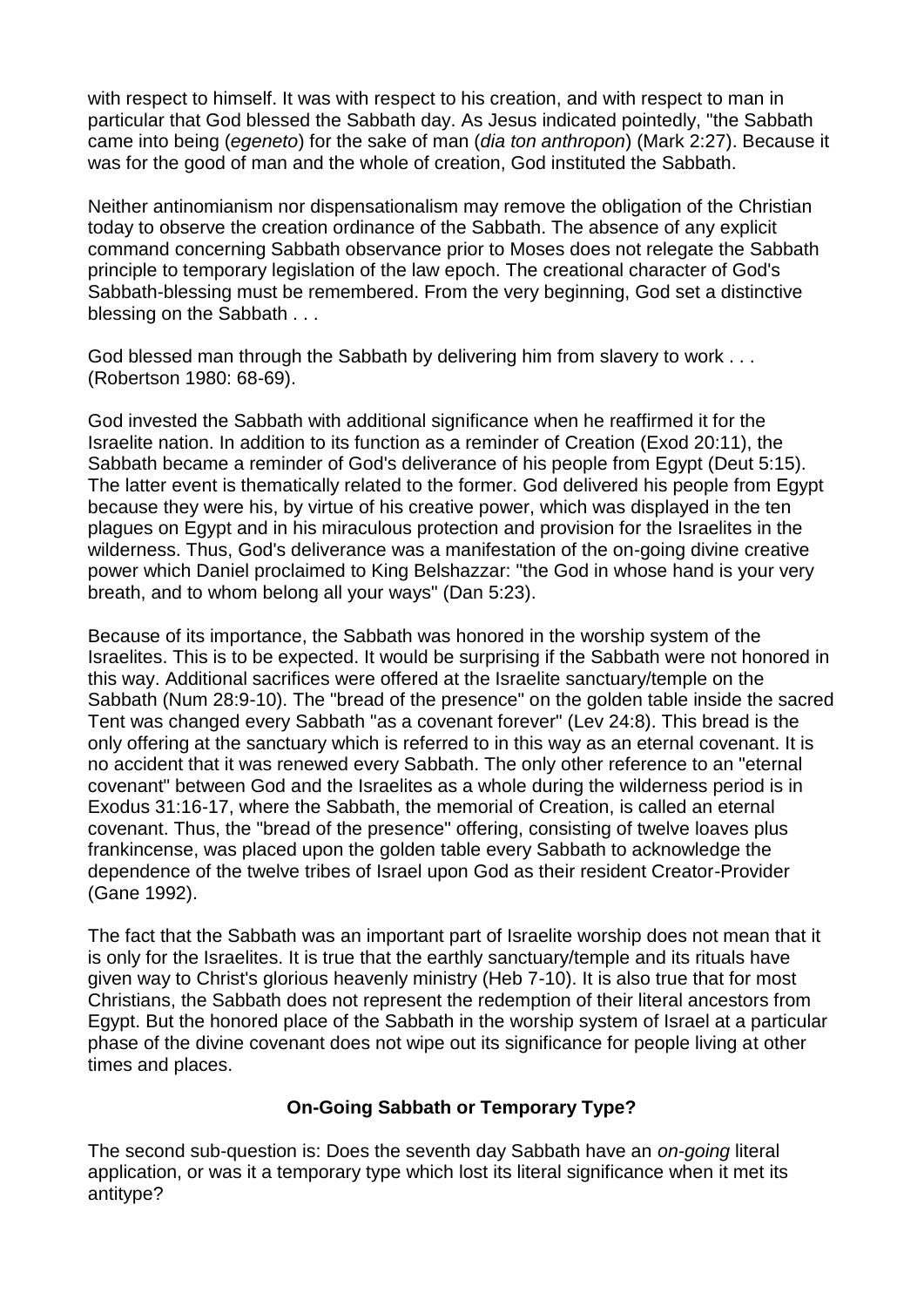My short answer to this question is: The on-going applicability of the Sabbath, which God instituted at Creation, has not ceased because the Sabbath has never functioned as a temporary type.

If God instituted the Sabbath for human beings before the Fall (Genesis 2:2-3; see above), the function/applicability of the Sabbath cannot be dependent upon its belonging to the system of temporary types which God set up after the Fall in order to lead human beings back to belief in him. That is to say, the Sabbath cannot be a temporary type because it pre-existed the need for temporary types.

Even if the Sabbath had originated as a human institution when God gave it to the Israelites, it would not necessarily follow that the Sabbath functioned as a temporary type to be superseded by the Christian "rest" experience. It is true that in Hebrews 4, Sabbath rest is used to symbolize a life of peaceful rest, involving all days of the week, which results from believing in God. Perhaps it could be said that as a microcosm of such a life, the Sabbath in a broad sense "typifies" such a life. $60/6$ 

This idea is simply an extension of the significance which the Sabbath has had since Creation. But this does not mean *a priori* that the Sabbath is a temporary, historical/horizontal kind of type like the Israelite sacrificial system. Nor does the fact that human beings imitate God by keeping the Sabbath indicate that the Sabbath is a temporary vertical type like the Israelite sanctuary. Examination of the biblical evidence yields the conclusion that the Sabbath is neither a historical/horizontal type nor a vertical type. As such, the Sabbath is fundamentally different from the Israelite festivals, on which rituals functioning as types constituted the essence of observance.

## **Sabbath as a Historical/Horizontal Type?**

A historical/horizontal type consists of something which prefigures something in the future which constitutes its antitype. When the antitype commences, the type becomes obsolete. Thus, for example, the levitical priesthood was superseded by the greater Melchizedek priesthood of Jesus Christ (Heb 7-10). The levitical priesthood functioned as a type in one era and ceased to function when its antitype, Christ's priesthood, began to function in the next era. Another example is the ritual of Passover, which Christ fulfilled and therefore superseded when he died on the cross (see Jn 19:14). Sacrificing literal sheep at the time of Passover can no longer point forward to Christ's death because that event is now in the past.

In the case of a historical/horizontal type, the type has significance, and then the antitype replaces it. The type and antitype do not function at the same time. A crucial test of whether or not the Sabbath functions as a historical type of a God-given life of "rest" is: Can the Sabbath function *at the same time* as the life of rest? The answer which arises from Hebrews 4 is: yes. In this chapter, God's "rest" has not suddenly become available for Christians; it was available all along and was not fully appropriated in Old Testament times only because of unbelief. Because the life of rest was available in Old Testament times, at the same time when the Sabbath was in operation for the Israelites, the Sabbath cannot be a historical type of the life of rest. The following paragraphs provide the exegetical basis for the conclusion that in Hebrews 4 the life of rest was available in Old Testament times.

Hebrews 4:3,5 quotes Psalm 95:11, where God said of the rebellious generation who left Egypt and rebelled at Meribah (Exod 17:2-7): "They shall not enter my rest." The reason why the ancient Israelites did not enter God's rest was not because such rest was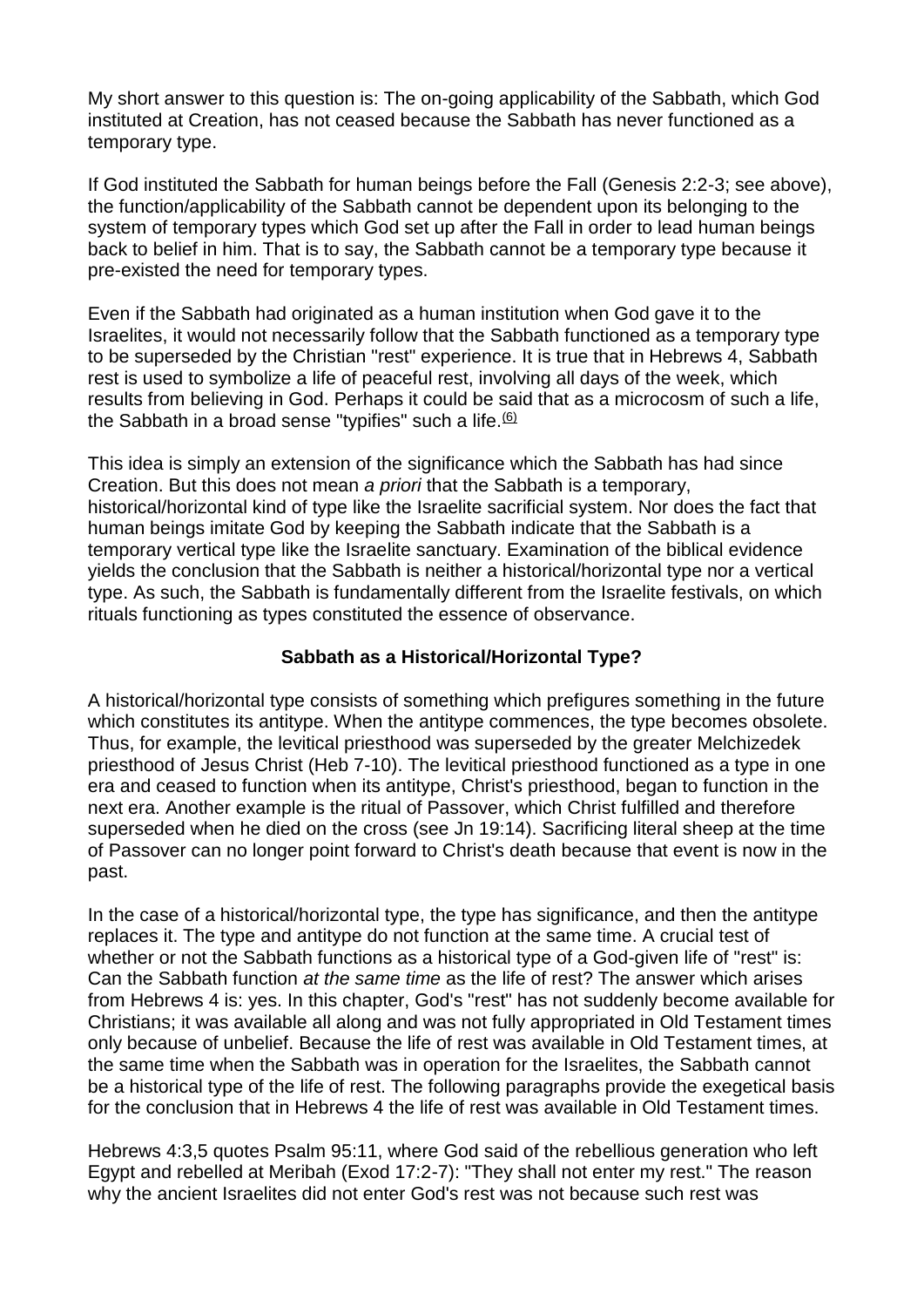available only to future Christians when type met antitype, but because they did not believe (Bruce 1964:  $73-75$ ).<sup>[\(7\)](http://www.sdanet.org/atissue/covenants/ganecov.htm#N_7_)</sup> If they had believed, they would have entered God's rest. James Moffatt comments on this aspect of Hebrews 4:

. . . the reason why these men did not gain entrance was their own unbelief, not any failure on God's part to have the Rest ready (1924: 51).

The next generations could also have entered God's rest, but because of unbelief they stopped short of completely subduing Canaan and therefore failed to enjoy peace from striving against their enemies (Judg 1-3).

Hebrews 4:8 says: "For if Joshua had given them rest, God would not speak later about another day." Although rest was available as a result of the Conquest under Joshua, it was not attained then because of unbelief and God had to make a later appeal through the Psalmist (Ps 95:7-8), which is quoted in Hebrews 4:7: "Today, if you hear his voice, do not harden your hearts." If God's rest would only become available when the seventh day Sabbath and the Israelite worship system would lose their significance, why would God appeal to the Israelites through the Psalmist to have this rest experience?

Hebrews 4 does not contradict the fact that there were some Old Testament people who believed and *temporarily* enjoyed God-given rest. Joshua 23:1 says of the Israelites in the later years of Joshua ". . . when the LORD had given rest to Israel from all their enemies all around . . ." 2 Samuel 7:1 says of David: "Now when the king was settled in his house, and the LORD had given him rest from all his enemies around him." But this rest for the Israelites and for David did not last because of their failure.

Of course, permanent rest in the ultimate sense will come only when God abolishes the present evil era (Rev 20-22). This rest is still future; it did not commence at the beginning of the Christian era (Moffatt 1924: 53). But although Hebrews 4 refers to several kinds or aspects of rest, it emphasizes a rest which human beings can begin to enjoy in the present era:

The emphasis, therefore, seems to be on that "rest" that comes when the life is submitted to God. The whole discussion is reminiscent of the words of Jesus as recorded in Matthew 11:28, R.S.V.: "'Come to me, . . . and I will give you rest'" . . . through the experience of personal salvation the individual might enjoy that "rest" here and now through grace while preparing for the full experience ultimately in the kingdom of glory (Graham 1982: 344).

Hebrews 4 appeals to Christians to succeed where people in Old Testament times failed. The condition for entering and remaining in God's rest is belief, and that is still true during the Christian era or Hebrews 4 would not need to make its appeal to "make every effort to enter that rest, so that no one may fall through such disobedience as theirs." It is those who have believed who are entering<sup>[\(8\)](http://www.sdanet.org/atissue/covenants/ganecov.htm#N_8_)</sup> God's rest (Heb 4:3). The Christian era does not change the basic dynamic of entering God's rest through belief (cp. Eph 2:8-9).<sup>[\(9\)](http://www.sdanet.org/atissue/covenants/ganecov.htm#N_9_)</sup>

To summarize my discussion of Hebrews 4, we do not find in this passage the kind of discontinuity between the Old Testament and New Testament eras which we find in connection with the Israelite levitical priesthood or the sacrifices officiated by that priesthood (see above). While the idea of divine rest belongs both to the seventh day Sabbath and the "rest" experience given by God to those who believe, the Sabbath and the rest of believers can function in the same era. If the Israelites had believed, the rest experience and the Sabbath would have functioned together at the same time. The fact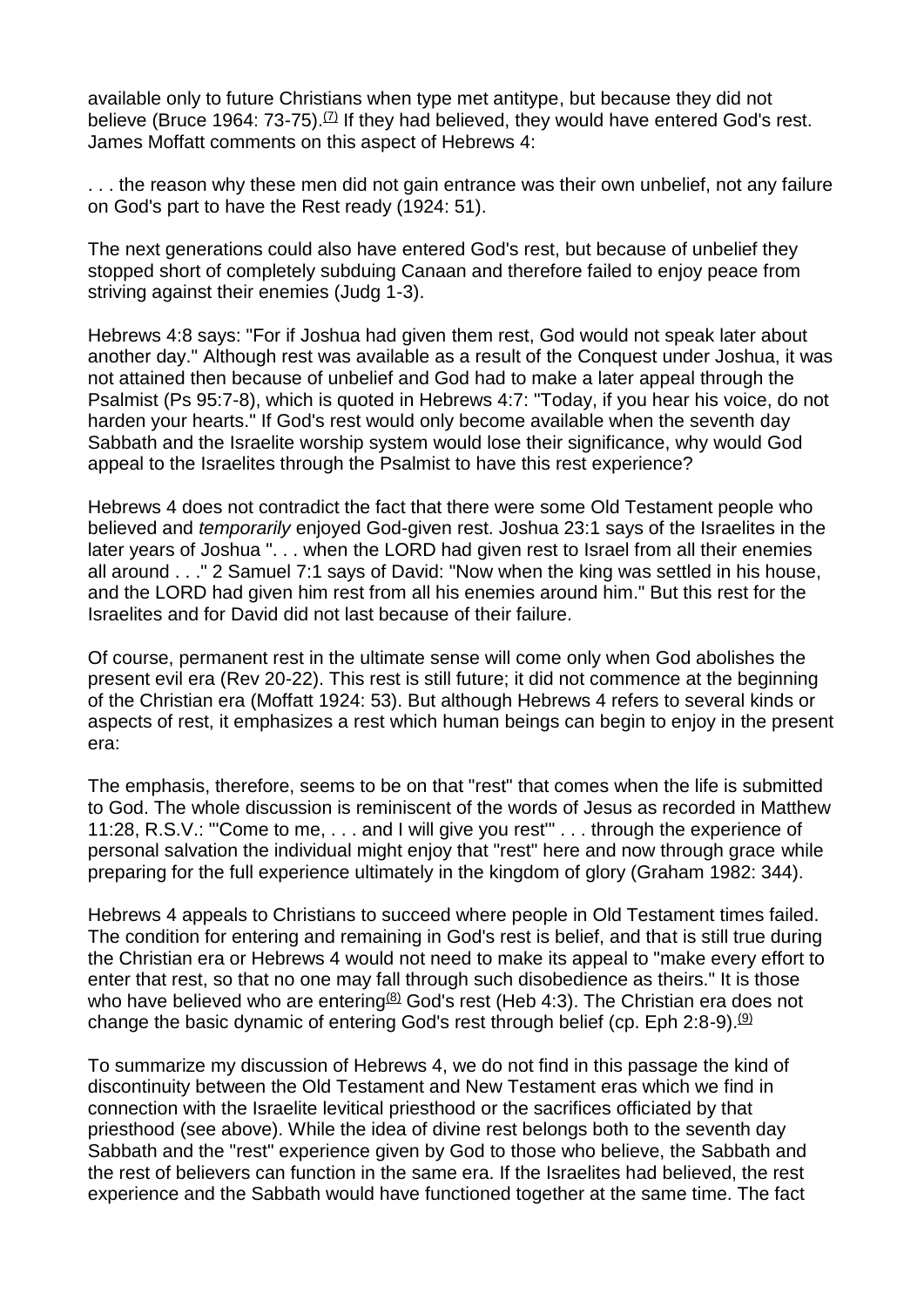that this was possible shows that the Sabbath did not function as a temporary type which could only be fulfilled when the Christian era commenced.

The Sabbath and God's "rest" are not mutually exclusive, but rather, they are complementary. Insofar as keeping the seventh day Sabbath expresses and helps maintain belief in God (see below), it contributes to the experience of entering God's rest. Therefore, when God offered his "rest" to the Israelites, he offered the Sabbath along with it. The Sabbath was supposed to be part of God's "rest" and there is no indication in the Bible that this has changed.

At first glance, Colossians 2:16-17 could appear to contradict the conclusion which I reached from exegesis of Hebrews 4. Colossians 2:16-17 reads:

2:16 Therefore do not let anyone condemn you in matters of food and drink or of observing festivals, new moons, or sabbaths.

2:17 These are only a shadow of what is to come, but the substance belongs to Christ.

In verse 17, "shadow" means "temporary type." So does this mean that the "sabbaths" mentioned in verse 16 functioned as temporary types?

The issue here is ritual observance of special holy days. "Festivals, new moons, or sabbaths" inverts the order found in Numbers 28-29, where the calendar of ritual offerings on holy days includes offerings on Sabbaths (Num 28:9-10), new moons (Num 28:11-15) and festivals (Num 28:16-29:40). These offerings were part of the Israelite worship system. But it was the rituals performed on the days, not the days themselves, which functioned as the types. Notice that in Colossians 2:17, the pronoun "These" identifies the shadowy things as the list in verse 16: "food and drink or of *observing* festivals, new moons, or sabbaths" in verse 16. Along with food and drink, which in this context must be religious in nature because they have typological significance, it is ritual *observance*<sup>[\(10\)](http://www.sdanet.org/atissue/covenants/ganecov.htm#N_10_)</sup> of the festivals, new moons, and Sabbaths which constitutes the "shadow"/type; it is not the days themselves. There is no evidence that new moon days, for example, had typological significance of their own; it was the special sacrifices offered on new moon days (Num 28:11-15) which served as a "shadow."

In Colossians 2:16-17, Paul affirms the same basic message which was decided at the Jerusalem council (Acts 15): People do not need to practice the Jewish rituals in order to be Christians. The rituals were historical types pointing forward to the better, truly efficacious ministry of Jesus Christ, which has already begun and to which our focus should be directed.

So what about the prohibition of labor on the Sabbath, which is part of the Ten Commandments? Was this part of the ritual system which functioned as a shadow of things to come? No. It is true that the ritual system honored the Sabbath, but Sabbath rest itself is not a historical shadow/type (see above) and abstaining from work on the Sabbath existed before any ritual system was needed (see also above). Moreover, even for the Israelites keeping Sabbath rest was never dependent upon the operation of the sanctuary/temple or its services. It could be observed wherever God's people found themselves.

By recognizing the temporary nature of the Israelite ritual element which had been added by God to the Sabbath, Paul implied an affirmation of the underlying universality of the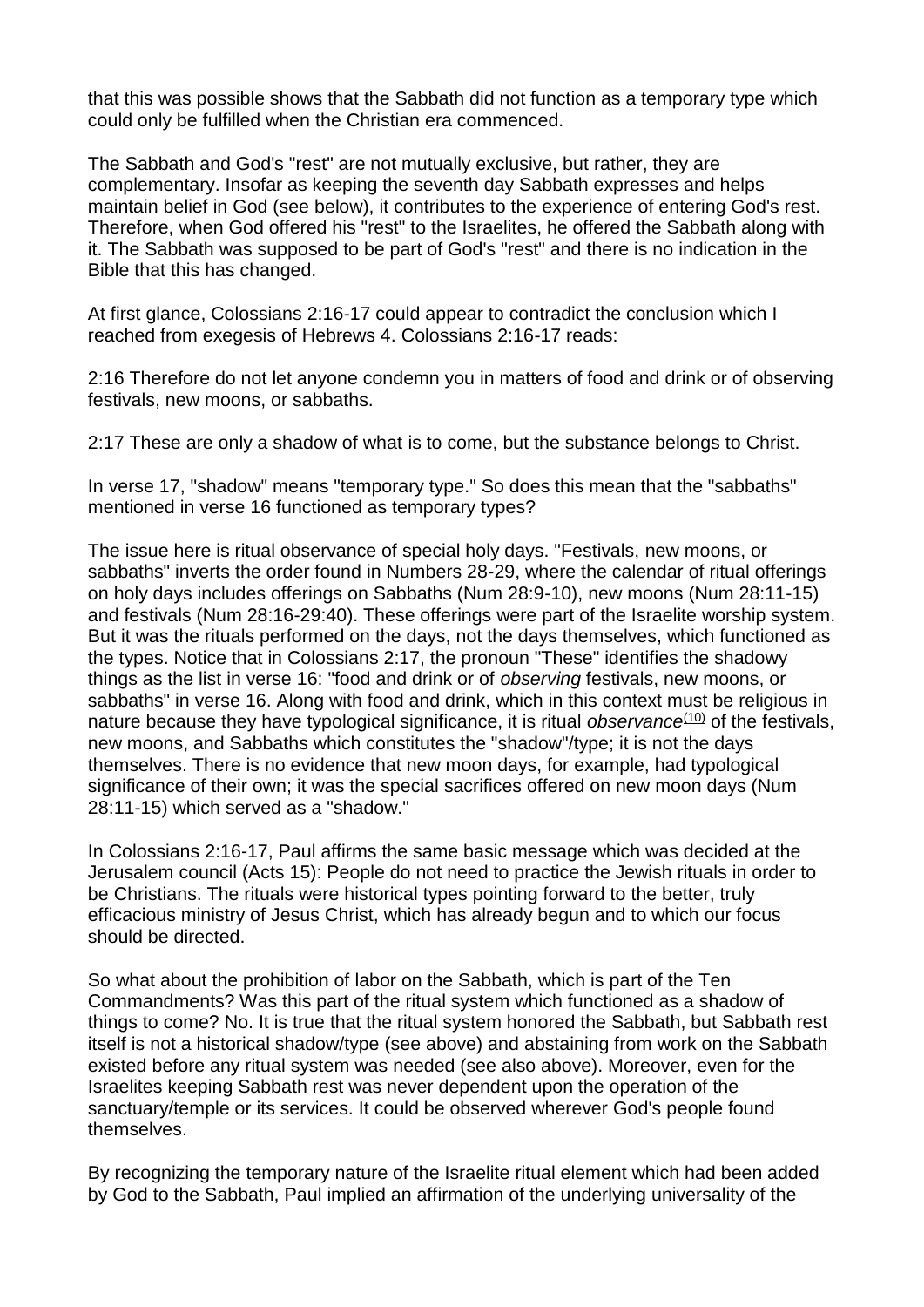Sabbath, which can be kept by anyone apart from the Israelite ritual system. Paul did not touch the original function of the Sabbath itself. If he had, we can be sure that there would have been a major uproar in the Christian church, calling for a council like the one in Jerusalem which dealt with the controversy over circumcision (Acts 15; Specht 1982: 111).

# **Sabbath as a Vertical Type?**

If the Sabbath does not function as a temporary historical/horizontal type, is it possible that it functioned as a temporary vertical type, like the Israelite sanctuary on earth which served as a copy of God's temple in heaven above (Exod 25:9; Heb 8:5; cp. Ps 11:4)? Could human, earthly rest on the seventh day be a copy of divine heavenly rest? The following factors, taken together, indicate that the Sabbath was not such a temporary vertical type:

1. Just because human beings imitate God in some respect does not indicate the existence of a *temporary* vertical type. In Leviticus 19:2, for example, God commands the Israelites to be holy as he is holy. The fact that the rest of Leviticus 19 consists of laws governing divine-human and human-human relationships indicates that the aspect of holiness which is in view is that of character. This call to emulate God's character is repeated in 1 Peter 1:16, quoting Leviticus 19:2. It is clearly a timeless command.

2. In Genesis 2:2-3, God rested on the seventh day in connection with his creation of this world. There is no indication that the Sabbath was originally a heavenly institution which was then copied on earth in the same way that the earthly sanctuary was a copy of an original heavenly temple.

3. If the Sabbath were a temporary vertical type, we would expect some indication in the Bible regarding the end of its typical significance as we have in the case of the earthly sanctuary. The earthly temple lost its significance when the original heavenly temple took the place of the earthly as the location toward which worship should be directed (Heb 7- 10). But there is no such indication that a similar dynamic applies to the Sabbath.

# **Sabbath and the Israelite Festivals**

If literal observance of the seventh day Sabbath does not function as a temporary type and therefore should be maintained, should we also be obliged to keep elements of the Jewish festivals which do not function as temporary types?

My short answer is: no. It is true that not every activity connected with the Israelite worship system functioned as a temporary type. For example, the priestly blessing (Num 6:23-27) and prayers and music offered at the temple (1 Sam 1:10-11; 2:1-10; 1 Ki 8:22-54; 1 Chron 6:31-46; 16:4-37,41-42; 25:1-31) were simply part of the on-going religious experience and did not function as types. But the rituals, which constituted the essence of observance of the festivals, did function as historical temporary types. According to the Bible, all of the Israelite spring festivals met their antitypes at the beginning of the Christian era. Christ died as the antitype of the Passover lamb (Jn 19:14). Christ rose as the "first fruits of those who have died" (1 Cor 15:20), i.e. as the antitype of the festival wave sheaf (Lev 23:11). $(11)$  The Feast of Weeks, known as Pentecost, when the first fruits of wheat were harvested, met its antitype in the early Christian harvest of souls through the outpouring of the Holy Spirit (Acts 2).

If the spring festivals were temporary types, it stands to reason that the autumn festivals, when even more sacrifices were offered (see Num 29), also functioned as temporary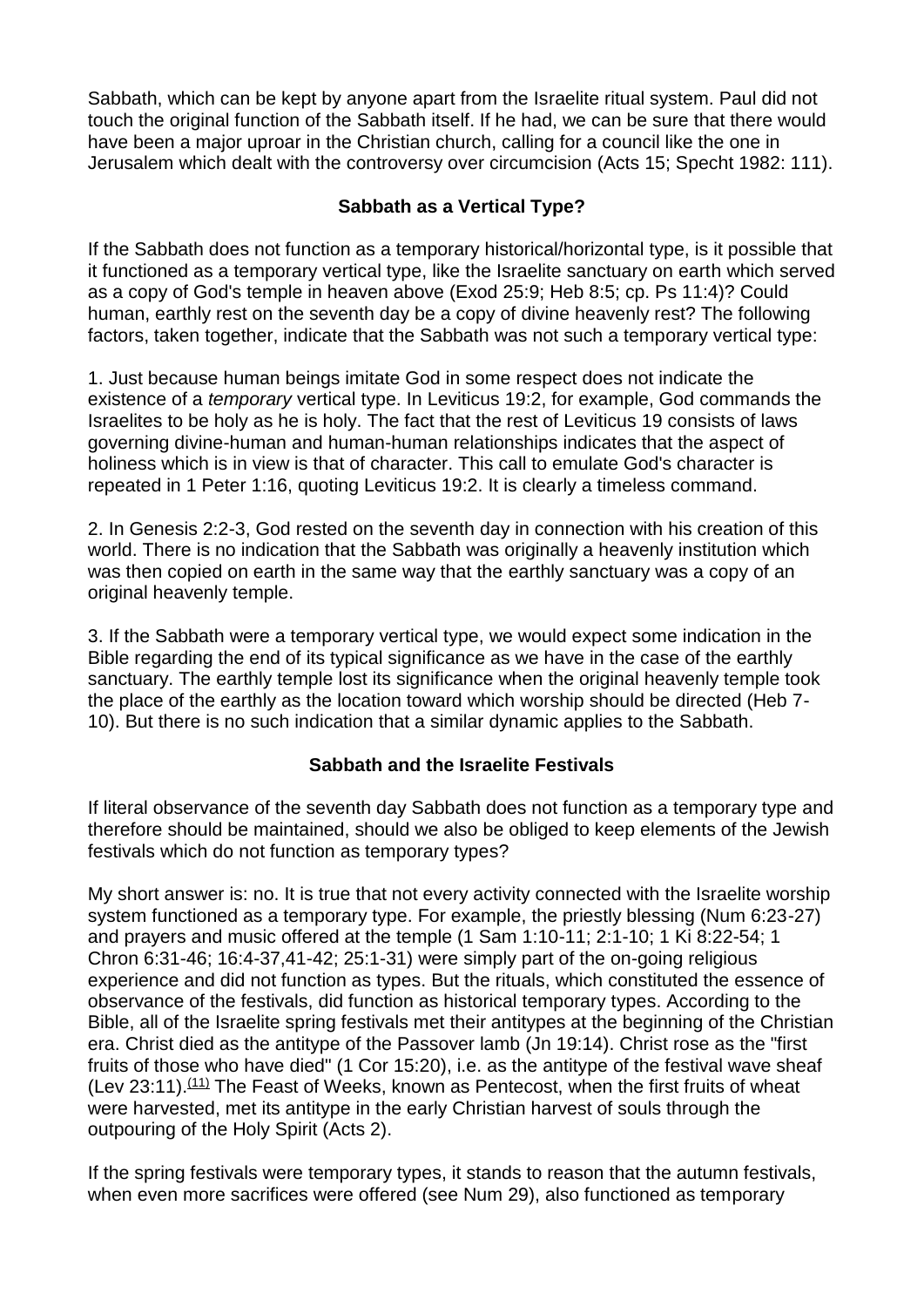types. There is no room in the present paper to identify the antitypes of the autumn festivals, which would require more discussion than the antitypes of the spring festivals. However, I have made the point which is relevant to this paper: Unlike the Sabbath, the essence of festival observance is constituted by ritual which functions as type.

Even if the Feast of Booths (so-called Feast of Tabernacles), which was the last of the autumn festivals (Lev 23:33-43; Num 29:12-38), has not yet met its antitype, this does not mean that Christians should be required to keep it today. According to the New Testament, Christian worship is directed toward Christ in the heavenly sanctuary (Heb 7-10) rather than toward the resident Shekinah in an earthly sanctuary having human priests and a yearly cycle of national festivals. This shift in the focus of worship is discussed in the following paragraphs.

The Israelite festivals were part of and owed their existence to the Israelite worship system. This system was grounded in the experience of the Israelite nation within its historical and agricultural context and limited to that phase of the covenant, in which election of literal Israel operated.

We cannot, of course, fully keep the biblical festivals even if we want to because that would require us to make pilgrimages to a temple in Jerusalem, where sacrifices would be offered (Exod 23:14-17; 34:22-24; Lev 23; Num 28-29). Following the destruction of the Second Temple in 70 A.D., the Jews developed adapted versions of the festivals, which do not require sacrifices or pilgrimage. In this way, the Jews can continue to keep the festivals. These observances are based on important elements of the biblical festivals, to which postbiblical traditional liturgical and didactic elements have been added.

If a modern Christian wishes to participate in a Jewish festival occasion such as the Passover Seder, Yom Kippur (Day of Atonement), or *Sukkot* (Booths), he/she may find personal enrichment and edification, as I have on a number of occasions in Israel and in the United States. But we should not confuse the Jewish postbiblical adaptations with the mandatory biblical forms of the ancient Israelite festivals, which no longer exist.

The Israelite festivals have been carried on by the Jews because these observances commemorate the historical events which formed their nation, thereby keeping their heritage alive. As Christians, we share their heritage in the sense that we recognize the way God used the Israelites to reveal himself and his purposes to the world. However, biblical events such as the Exodus from Egypt, which is remembered in the Passover service, did not happen to our ancestors. Those events were limited to the experience of a particular people. But that limited Exodus pointed forward to a universal Exodus which belongs to all human beings equally: our Exodus from sin and the control of Satan through the sacrificed body and blood of Jesus Christ, our Passover Lamb (1 Cor 5:7). To keep this universal Exodus alive, Jesus gave all Christians the Communion service, a Christian Passover which replaces the biblical Israelite Passover (Matt 26:26-29; 1 Cor 11:23-26). Since the Communion service utilizes only bread and wine and does not require a human priest officiating at a temple, it can continue to function following the destruction of the Second Temple.

Jesus created the Christian Passover on the occasion of the biblical Passover, while the Second Temple was still standing, well before the Jews adapted the festivals for their own purposes. If Christ meant for Christians to keep altered forms of the festivals other than Passover, we would expect him to have taught us what to do as he did at the Last Supper.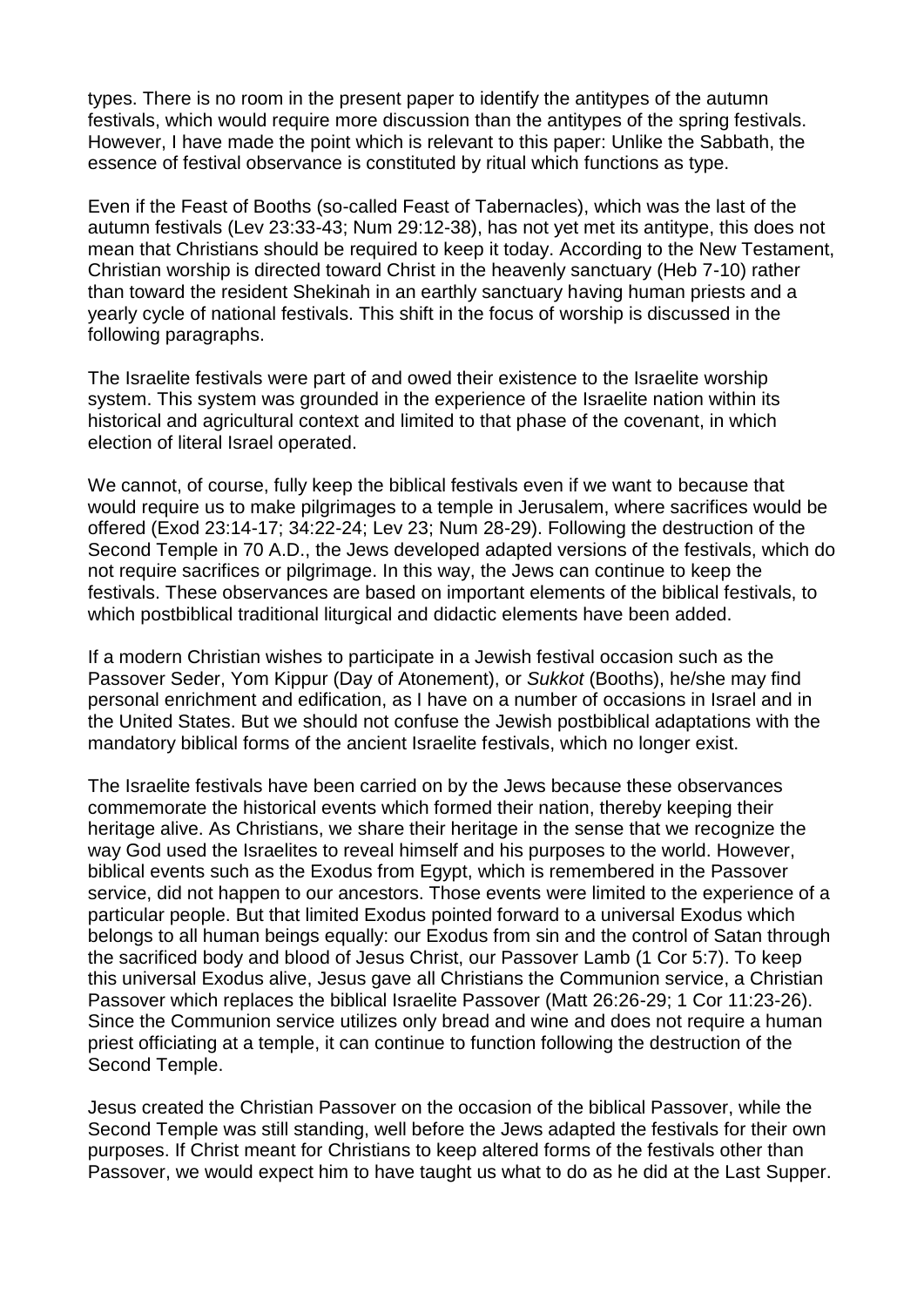There is a fundamental difference between Israelite and Christian worship. The center and focus of the Israelite worship system was God dwelling among his people on earth, the resident Shekinah enthroned above the cherubim in the holiest apartment of the sanctuary/temple (Exod 25:22; 1 Sam 4:4; 2 Sam 6:2; 2 Ki 19:15, etc.). The sacrifices, festivals, songs, and prayers of the Israelites were directed toward God in his earthly dwelling place. They knew, of course, that God also lives in heaven (Ps 11:4) and that an earthly building cannot contain him (1 Ki 8:27; cp. Isa 6:1) but their worship reached heaven via the earthly sanctuary/temple. Notice the wording in Solomon's dedicatory prayer:

Hear the plea of your servant and of your people Israel when they pray toward this place; O hear in heaven your dwelling place; heed and forgive (1 Kings 8:30).

So Israelites prayed horizontally toward the temple, and from there the prayers went vertically to heaven. Notice that Daniel prayed horizontally toward Jerusalem even when the temple lay in ruins (Dan 6:10).

Unlike the Israelites under the Sinaitic covenant, Christians under the "New Covenant" are to orient their worship directly to the heavenly temple, where Christ ministers as their high priest (Heb 7-10). Christians do not need an earthly temple or mediation by earthly priests. By faith in the mediation of Christ, we can send our prayers vertically from wherever we are directly to God's "throne of grace" (Heb 4:16).

To conclude this section, there is a basic difference between the Sabbath and the Israelite festivals (cp. Cole 1996). The festivals were limited to the Sinaitic/Israelite phase of God's covenant by several factors:

- 1. The essence of festival observance involved rituals functioning as temporary historical types.
- 2. For their full observance, the festivals were dependent upon continuation of the Israelite ritual system.
- 3. The festivals were rooted in the particular national religious experience of the Israelite people.

By contrast, observance of the seventh day Sabbath is not subject to any of these limitations. It is not a temporary type, it is not dependent upon continuation of the Israelite ritual system, and it is universal in origin (see above). Therefore, there is no reason to believe that the Sabbath was restricted to the Sinaitic phase of God's covenant.

# **Sabbath as Part of the "New Covenant"?**

The third sub-question is: Does the seventh day Sabbath have *theological significance* for the present phase of the divine covenant, i.e. the "new covenant," or did it only have theological significance as part of the obsolete "old covenant"?

Whereas the previous sub-question challenged the present applicability of the Sabbath on the basis of typology, the present question challenges its continuing relevance on the basis of covenant theology.

My short answer is: As a sign of the on-going dependence of human beings upon their Creator and his work, the seventh day Sabbath continues to have significance for the "new covenant." The fact that the Sabbath functioned during the "old covenant" period does not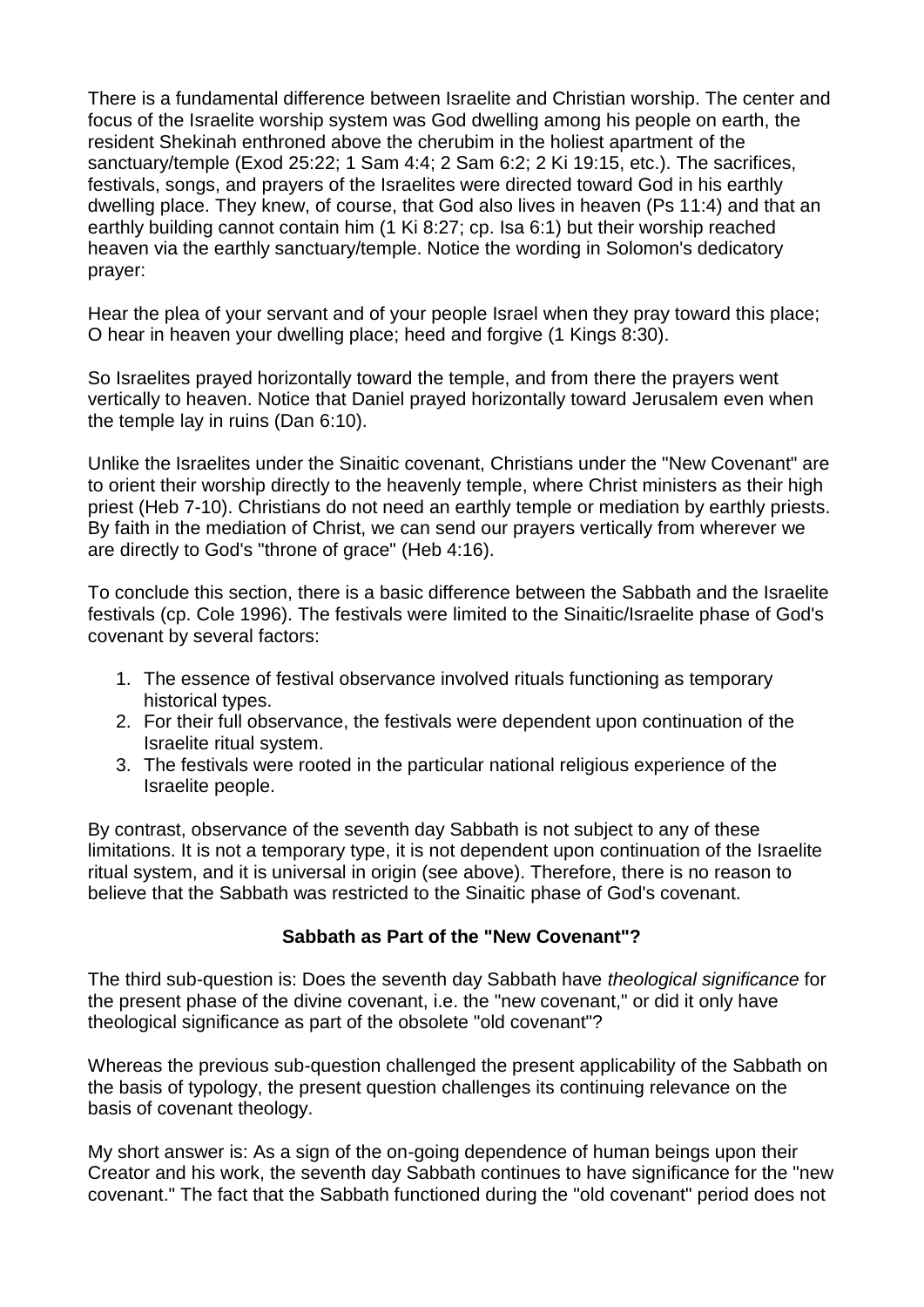mean that the Sabbath became obsolete with that covenant. Rather, there is a sense in which the significance of the Sabbath is restored under the "new covenant."

When God reaffirmed the Sabbath for Israel, the Sabbath was more than a commandment; according to Exodus 31:13,17 (cp. Ezek 20:12), the Sabbath functioned as a sign of the covenant relationship by which he sanctified the Israelites. This function applied to Israel a principle which had been inherent in the Sabbath since Creation. On the seventh day of Creation, God sanctified the Sabbath (Gen 2:2-3), a unit of time. Why? In order to affect those who observe this special time. How would they be affected? They would emulate their holy Creator and acknowledge their on-going connection with him. Because they would belong to God, who is intrinsically holy, they would gain holiness from him. In other words, the Sabbath would be a sign that God makes people holy, just as God explicitly said in Exodus 31:13 with particular reference to the Israelites. From the beginning, his desire has been for all people to enjoy a holy relationship with him.

The divine-human relationship signified by the Sabbath is one in which human beings are dependent upon God and his work. Thus, those who rest on the Sabbath acknowledge ". . . that I, the LORD, sanctify you . . ." (Exod 31:13) and "that in six days the LORD made heaven and earth" (vs. 17). The Sabbath is not simply the immovable "birthday of the world"; it recognizes the dependence of the world, and more particularly the human beings who have dominion over the world, on God who created the world.

Our dependence on God is not only based upon what he did for us thousands of years ago. According to the Bible, he continues to sustain his creatures. Speaking to King Belshazzar, Daniel referred to "the God in whose power is your very breath, and to whom belong all your ways" (Dan 5:23; cp. Ps 114:14-15; 145:15-16; Jb 12:10).

God will always be our Creator and Sustainer. Therefore, the basic meaning of the Sabbath, which encapsulates this divine-human relationship (cp. Cassuto 1967: 244), is timeless; it cannot become obsolete as long as human beings inhabit planet Earth.

It is true that God expressed the Sabbath to the Israelites in the form of a law. It is also true that the Israelite phase of the covenant, which emphasized law, was defective and had to be replaced by the "new covenant." But this does not mean that the Sabbath became obsolete along with the Israelite "old covenant." This conclusion is based upon examination of the relationship between the "old" and "new" covenants. The "old covenant" was defective because Israel's response to God's covenant initiative was defective, not because God gave the "old covenant" to Israel as a faulty means of salvation by works.

There was nothing wrong with the covenant which God offered to Israel. Like earlier phases of the covenant, it was based upon grace. This is shown by the fact that God first saved Israel by grace, and then he gave his commandments to them. In Exodus 20, obedience to the Ten Commandments (verses 3-17) is a response to the prior grace of "the LORD your God, who brought you out of the land of Egypt, out of the house of slavery" (verse 2).

Earlier Old Testament covenants were also based upon grace. God first saved Noah from the flood (Gen 7:1-8:19) and then formally inaugurated the covenant by giving Noah an ongoing covenant promise (8:21-22), blessings and commandments (9:1-7) and a sign of the promise (9:8-17). God first gave Abraham a military victory, keeping him safe as he saved Lot from his captors (Gen 14), and then God formally inaugurated the covenant with him (Gen 15,17).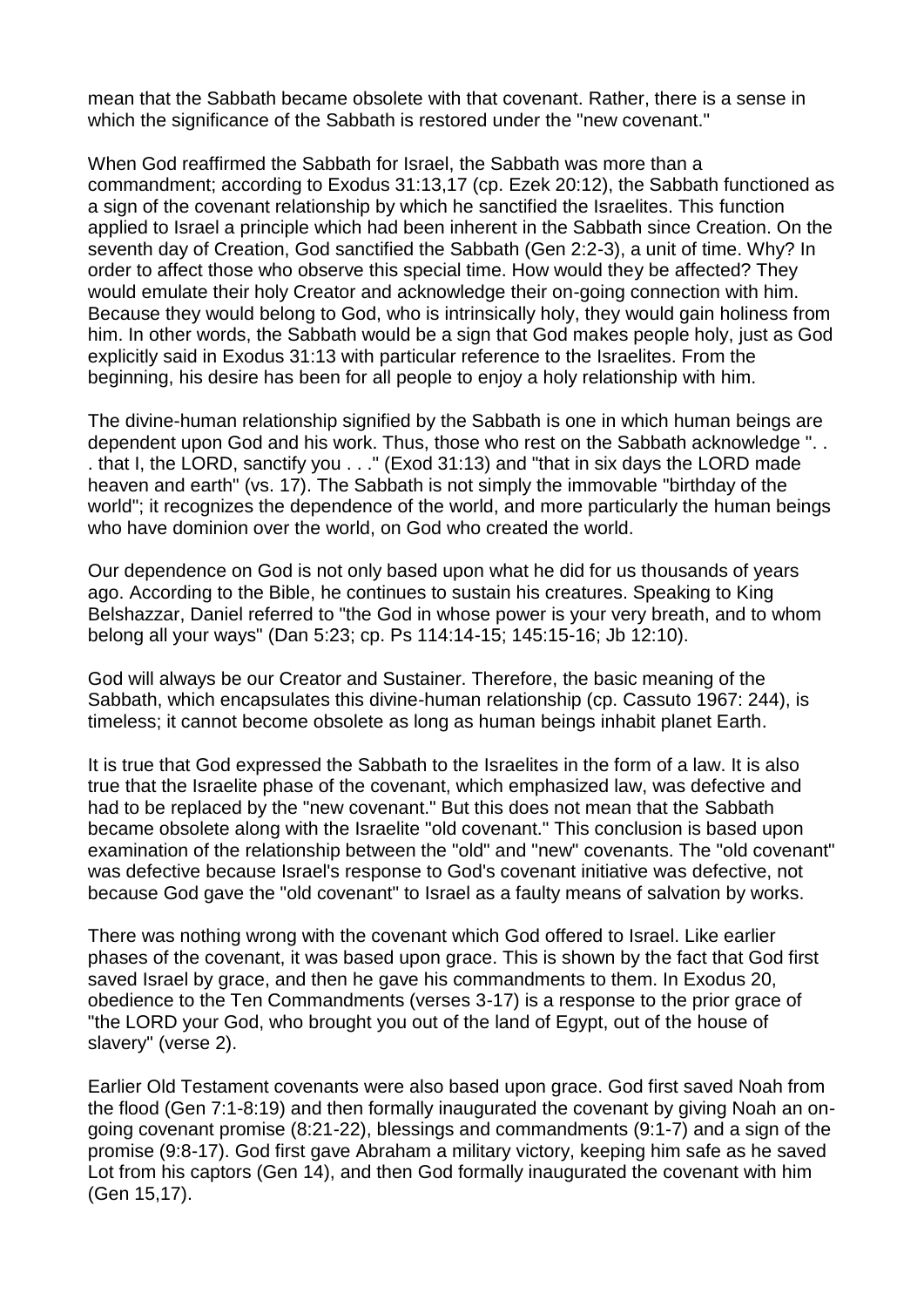To Israel, as to Noah and Abraham, God offered salvation by grace through faith, as in the Christian era (Eph 2:8). There has never been a different way of salvation. The divine covenants are unified and function as phases of cumulative development in God's overall plan (Robertson 1980: 27-52; Walton 1994: 49-50).

It is true that Christ has eclipsed the Mosaic law in the sense that he is a more glorious revelation of God's character (2 Cor 3). But this means that Christ's revelation sheds greater light on the divine principles which constitute God's law. Christ magnified God's law (cp. Matt 5:17-48); he did not replace them as a means of salvation because God has never offered salvation on that basis.

While no amount of our own works can purchase our salvation (cp. Isa 55:1-3), our works are a necessary part of the faith response which accepts the gift of salvation which God freely gives to us. Real, living faith works through love (Gal 5:6). If faith does not have works, it is dead faith (James 2:26), not the kind of faith through which we can be saved by grace (Eph 2:8). Living in harmony with God's principles results from forgiveness. As Jesus said to the woman caught in adultery: "Neither do I condemn you. Go your way, and from now on do not sin again" (Jn 8:11).

Doesn't the idea that obedience to God is necessary contradict the dynamic of salvation by grace (Eph 2:8)? No, because obedience is a gift of grace. According to Romans 5:5, the Holy Spirit pours love into our hearts. Thus, God gives us love, the principle upon which law-keeping is based (Matt 22:36-40), as a gift. The fact that the Holy Spirit was available to people in Old Testament times (see e.g. Neh 9:20) indicates that the gift of love by the Spirit is not restricted to the Christian era.

Deuteronomy 6 informs us that God wanted the Israelites to respond to his prior grace by having an internalized, heart relationship with him. He commanded them: "You shall love the LORD your God with all your heart, and with all your soul, and with all your might. Keep these words that I am commanding you today in your heart" (Deut 6:5-6). Upon this principle of love for God and upon the principle of love for fellow human beings (Lev 19:18) all of God's Old Testament commandments were based (Matt 22:36-40). Only by accepting these principles and the more specific commandments which flowed from them would the Israelites accept God's lordship through which they would continue to be saved. This explains why God said: "You shall keep my statutes and my ordinances; by doing so one shall live: I am the LORD" (Lev  $18:5$ ).  $(12)$ 

So God offered to the Israelites a covenant of grace and internalized love. But it takes two parties to make a covenant. The good covenant became a defective "old covenant" because the divine-human relationship became dysfunctional due to human failure to have a heart relationship with God. This is clear from Jeremiah 31:31-34, which first mentions the "new covenant":

31:31 The days are surely coming, says the LORD, when I will make a new covenant with the house of Israel and the house of Judah.

31:32 It will not be like the covenant that I made with their ancestors when I took them by the hand to bring them out of the land of Egypt—a covenant that they broke, though I was their husband, says the LORD.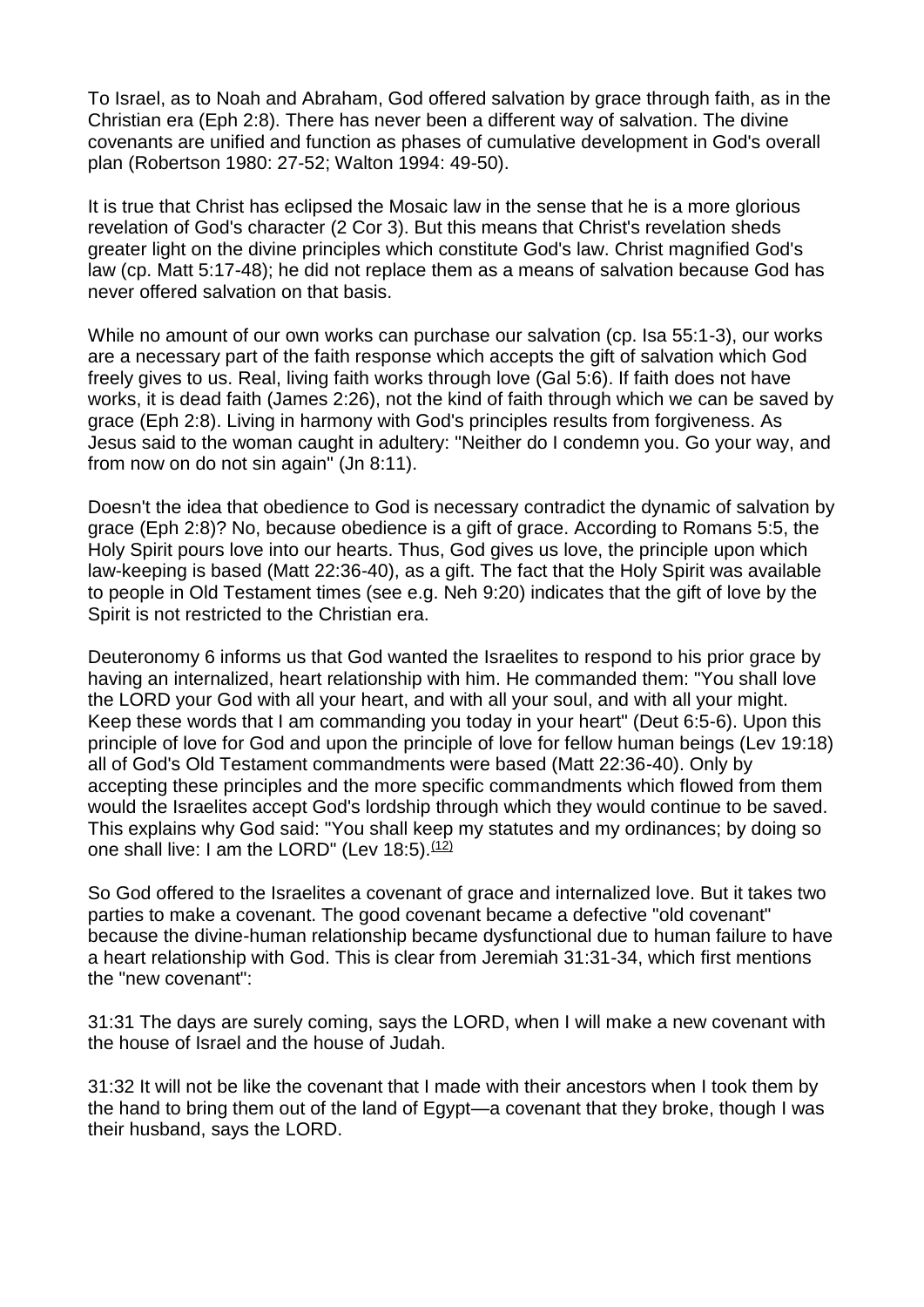31:33 But this is the covenant that I will make with the house of Israel after those days, says the LORD: I will put my law within them, and I will write it on their hearts; and I will be their God, and they shall be my people.

31:34 No longer shall they teach one another, or say to each other, "Know the LORD," for they shall all know me, from the least of them to the greatest, says the LORD; for I will forgive their iniquity, and remember their sin no more.

From this passage we can see that the difference between the "old covenant" and the "new covenant" is not the difference between "law" and "grace." Rather, it is the difference between failure to internalize God's law, resulting in disobedience, and successful internalization of God's law, resulting in obedience. It is harder to break the law when it is internalized; sin against law in the heart would be a "myocardial infraction." $(13)$ 

When the Israelites were disobedient and failed to receive sanctification from the Lord, any Sabbath-keeping they did would have been a hypocritical outward form (cp. Isa 58). But by accepting God's grace and internalizing his law, including the Sabbath, the people could become holy as God is holy (Lev 19:2). Thus the Sabbath could be a true sign of a real sanctification experience (Exod 31:13; Isa 58). Jacques Doukhan points out:

In obeying the fourth commandment, the believer does not negate the value of grace. On the contrary, the awareness of grace is implied. Through obedience to God's law, the believer expresses faith in God's grace. This principle is particularly valid when it applies to the Sabbath, because in it not only the divine law but also divine grace are magnified (1991: 155).

By restoring sanctification, the "new covenant" restores the Sabbath to its true significance. Instead of being a hypocritical "tour de farce," the Sabbath points to a living reality: People who are allowing God to sanctify them keep the sanctified day.

During his ministry, Jesus showed Christians how to live under the "new covenant" (see Specht 1982: 105). He didn't wait to begin teaching Christians how to live until he had officially inaugurated the "new covenant" era with his broken body and spilled blood. So Jesus' example regarding the seventh day Sabbath has prime relevance for Christians today. Luke 4:16 says:

When he came to Nazareth, where he had been brought up, he went to the synagogue on the Sabbath day, as was his custom.

If Jesus had simply participated in Jewish worship on the Sabbath, the significance of his example would be limited. $(14)$ 

But the fact that Jesus took so much trouble to restore the Sabbath to its rightful place shows that it was of great importance for him and therefore should be important for Christians. Jesus risked controversy and danger by healing people on the Sabbath (see e.g. Mk 3:1-6; Jn 5:2-18; 9:1-41), thereby stripping away hypocritical human tradition and showing by example the purpose of the Sabbath as it was originally created by God's own example (Gen 2:2-3; see above): "The sabbath was made for humankind, and not humankind for the sabbath" (Mk 2:27).

It is no accident that Jesus made a point of healing people on the Sabbath (Doukhan 1991: 152), thereby lifting their burdens and giving them rest from their suffering. His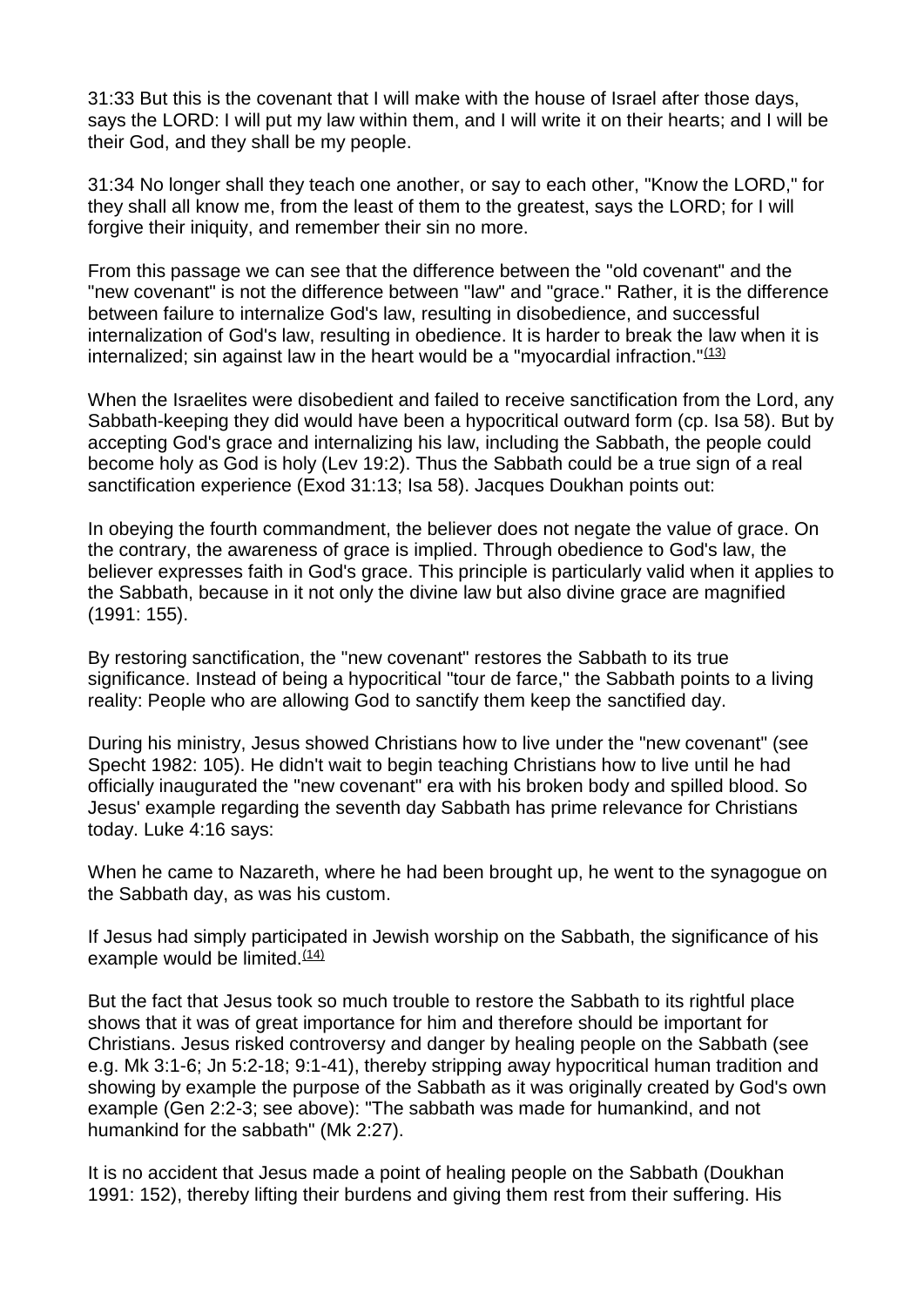healing was a manifestation of his on-going divine creative power. When Jesus was persecuted for healing on the Sabbath, he responded: "My Father is still working, and I also am working" (Jn 5:17). Because of the divine creative work, human beings can have rest (cp. Ps 121:3-4). Moreover, according to Philip Yancey, Jesus' miracles provided "snapshots" of God's ideal for the world as he created it and to which he will restore it:

Some see miracles as an implausible suspension of the laws of the physical universe. As signs, though, they serve just the opposite function. Death, decay, entropy, and destruction are the true suspensions of God's laws; miracles are the early glimpses of restoration. In the words of Jurgen Moltmann, "Jesus' healings are not supernatural miracles in a natural world. They are the only truly 'natural' things in a world that is unnatural, demonized and wounded" (Yancey 1995: 182-183).

Under the "new covenant" phase of the divine covenant, God restores the world and human beings to the sinless ideal which he had for them in the beginning (Rev 21-22). Since the Sabbath was part of the "covenant of Creation," before human sin arose, it is appropriate that the Sabbath continue into the sinless "new earth."

Evidence that the Sabbath will continue as a day of worship into the eschatological era is found in Isaiah 66:22-23:

66:22 For as the new heavens and the new earth, which I will make, shall remain before me, says the LORD; so shall your descendants and your name remain.

66:23 From new moon to new moon, and from sabbath to sabbath, all flesh shall come to worship before me, says the LORD.

The context of these verses shows that Isaiah envisioned the *Eschaton* through the lens of God's plan to use literal Israel to gather all nations to himself at Jerusalem (cp. Isa 66:18- 21). As shown by comparison with the book of Revelation, God will still gather all nations to himself (Rev 7:9-10). Since the Sabbath was universal from the beginning, there is no reason why it should be regarded as an obsolete element in Isaiah's eschatological description.

Isaiah 66:23 mentions on-going eschatological worship on new moon days along with worship on sabbaths. Like sabbaths, new moons were honored by extra sacrifices in the Israelite ritual system (Num 28:11-15). But this does not mean that new moon days cannot be worship days apart from the ritual system (see the same point above regarding the Sabbath). According to Genesis 1:14, before sin or the ritual system existed, God created and appointed the sun and the moon "to separate the day from the night; and let them be for signs and for seasons and for days and years." The term translated "seasons" here is *mo'adim*, which refers to "appointed times" (see Brown, Driver and Briggs 1979: 417). In passages such as Leviticus 23:2,4,37,44, this word refers to regular, cyclical times of worship. In Genesis 1:14, the term could not include the Sabbath because the weekly cycle is not marked by movements of the sun or moon in relation to the earth as are days, months, and years. But new moons would fit well into the category of *mo'adim* in Genesis 1:14. Thus, eschatological observance of regular worship at new moons could revive a potential which was recognized at Creation. $(15)$  But we must make two qualifications here:

1. Isaiah 66:23 mentions sabbaths and new moons as days of worship. But whereas sabbaths by definition are days of rest, new moons are not. Sabbaths are constituted as sabbaths by cessation of ordinary weekly activity. New moons are constituted as such by